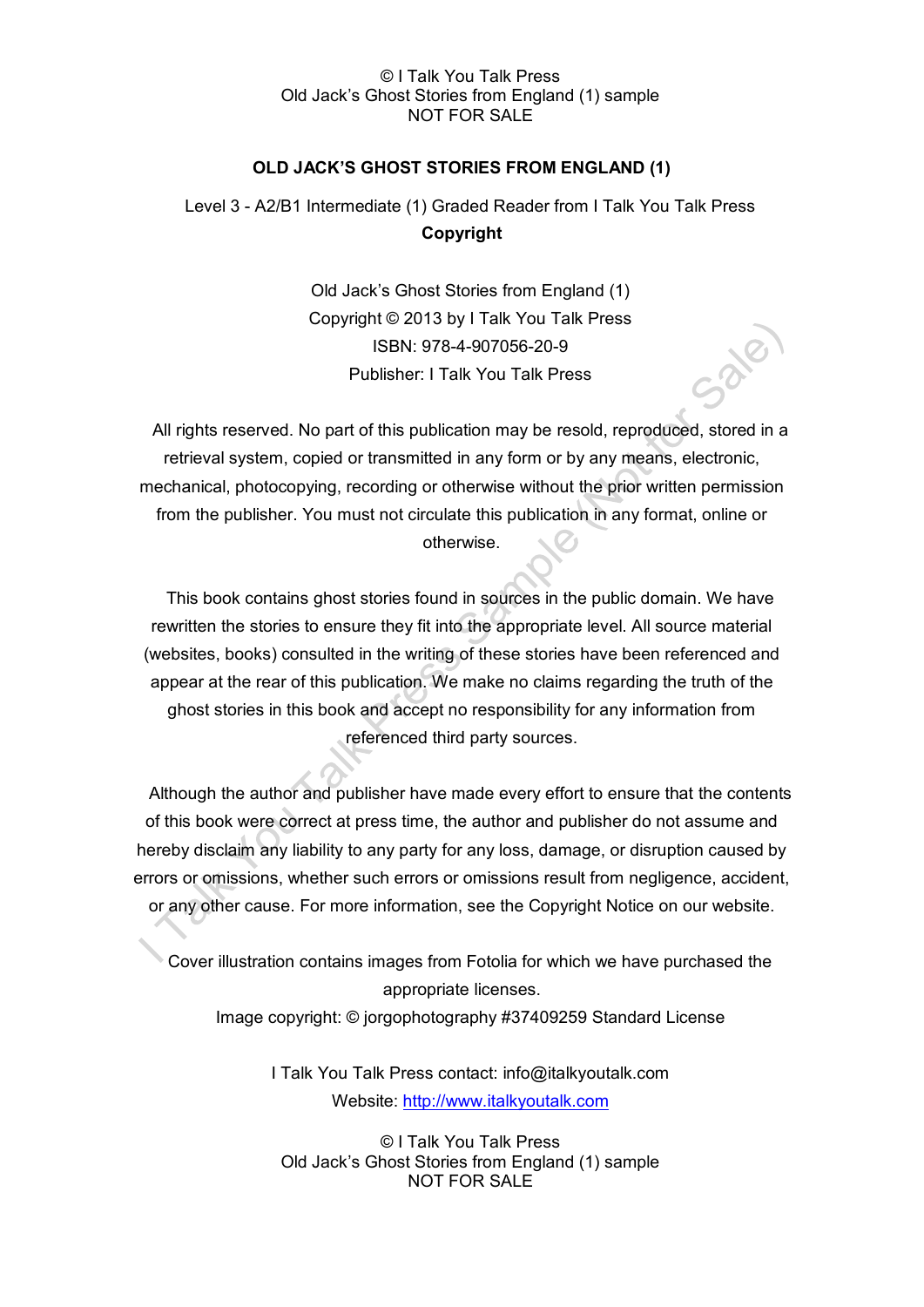#### © I Talk You Talk Press Old Jack's Ghost Stories from England (1) sample NOT FOR SALE

## **Who is Old Jack?**

Old Jack lives in the north of England. He is an old man now. He likes strange stories. He spends his days reading his books and visiting old places around the UK and Ireland. He likes to go to places where he can hear mysterious stories. He also likes to go to places with ghosts.

When Old Jack goes out, he sits quietly on buses, trains and in cafes. He listens to people talking. Sometimes, he hears some very interesting and unusual stories.

If you go to an old town in the north of England, and you see an old man, sitting very quietly and thinking very deeply, remember, this might be Old Jack. He will listen very carefully to your stories. But you won't know that he is listening. You will just think he is an old man sitting alone at the next table in the café or the pub. When he goes home, he will write the stories he has heard in his special ghost story book.

This book has six of Old Jack's ghost stories from England. Old Jack will tell you the six stories in his own words. He hopes you enjoy his mysterious stories, and he hopes that, if you visit England, you will go to some of the places in the stories, and return home with some interesting stories to tell your family and friends.

# **1. The Plumber's Story**

# **Place: Treasurer's House, York, North Yorkshire**

I'm Old Jack. My book of ghost stories starts in a very old city.

The Romans came here in AD71. That's nearly 2000 years ago. They called the city *Eboracum*. Later, the Vikings came. They called the city *Jorvick*, and today, we call it *York*.

York is a very historic city in North Yorkshire in the north of England. It has a cathedral (large church), called *York Minster*, and many old narrow streets. These streets have not changed for 1000 years. If you go to York today, you will see many tourists from around the world. They walk along the streets, take photographs and stop for a cup of tea in one of the small tea shops. It is a very popular tourist spot.

Of course, if you go to York, I recommend you visit York Minster, walk along the old Roman city walls and enjoy tea and shopping in the old streets. York is a very good place to buy presents for your family and friends. You will also get some wonderful photographs.

> © I Talk You Talk Press Old Jack's Ghost Stories from England (1) sample NOT FOR SALE